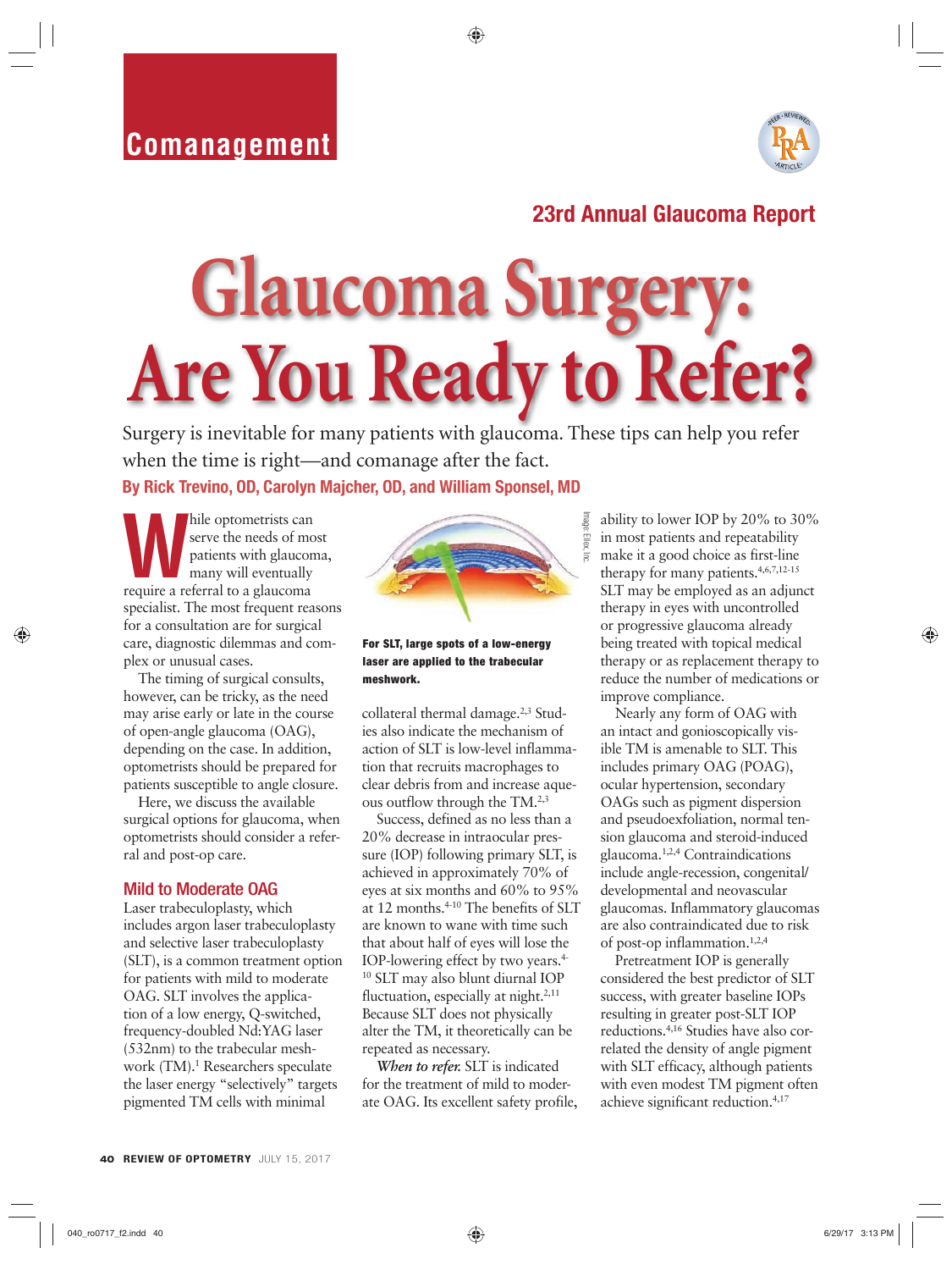Therefore, ideal SLT candidates have IOPs in the upper twenties and at least moderate TM pigment.

*Postoperative care.* For most eyes, a substantial IOP response appears at least six weeks following SLT.18 Thus, patients should continue their glaucoma medications postoperatively until a response is seen.

Most clinicians do not prescribe topical anti-inflammatory medications following SLT because allowing postoperative inflammation to run its course naturally may enhance the effectiveness of the procedure.

SLT is generally safe with a low risk profile, but complications can occur. Perhaps the greatest risk is simply that the procedure will fail. An IOP spike, occurring in approximately 4% to 5% of eyes, is often transient and rarely requires surgical intervention.<sup>19</sup> Mild iritis is common within the first few days following SLT and may affect up to 83% of eyes, but is often self-limiting and can be observed.19 In symptomatic patients, clinicians can consider topical NSAIDs or steroids to alleviate any discomfort. Other, less frequent complications include hyphema, macular edema, corneal haze, refractive error shift, peripheral anterior synechiae and choroidal effusion.<sup>19</sup>

#### **MIGS**

A variety of minimally invasive glaucoma surgeries (MIGS) are now available for patients with mild to moderate glaucoma. These procedures share many of the benefits of SLT, but also have one important disadvantage—the surgeon must enter the globe, creating additional risks such as infection and hemorrhage. To minimize this additional risk, most MIGS are performed at the time of cataract extraction.

*When to refer.* While cataract surgery alone often improves IOP control, adding a MIGS procedure can further lower postoperative IOP and decrease dependence on topical medications. The specific clinical indications and patient selection criteria vary among procedures, but most patients with mild to moderate POAG in need of cataract surgery are candidates for MIGS.

For instance, the iStent (Glaukos) device is placed into Schlemm's canal during cataract surgery to enable aqueous to bypass the high resistance of the TM and flow directly into the canal.<sup>20</sup> A more recent MIGS innovation is the *ab interno* canaloplasty (ABiC), which restores the natural outflow pathways without the formation of a bleb.20 Preliminary reports indicate it can lower IOP by approximately 30%.<sup>21</sup> ABiC is one of the few MIGS procedures approved for use outside cataract surgery in the United States.



## Corneal Hysteresis: His sight depends on your confidence.

### Ocular Response Analyzer® G3

Add clarity to your glaucoma decision making. Corneal Hysteresis: CPT code 92145

Watch the videos at reichert.com/glaucomaconfidence



**WETEK**<sup>®</sup> © 2017 AMETEK, Inc. & Reichert, Inc. (5-2017) · Made in USA

Ocular Response Analyzer is a registered trademark of Reichert, Inc. · www.reichert.com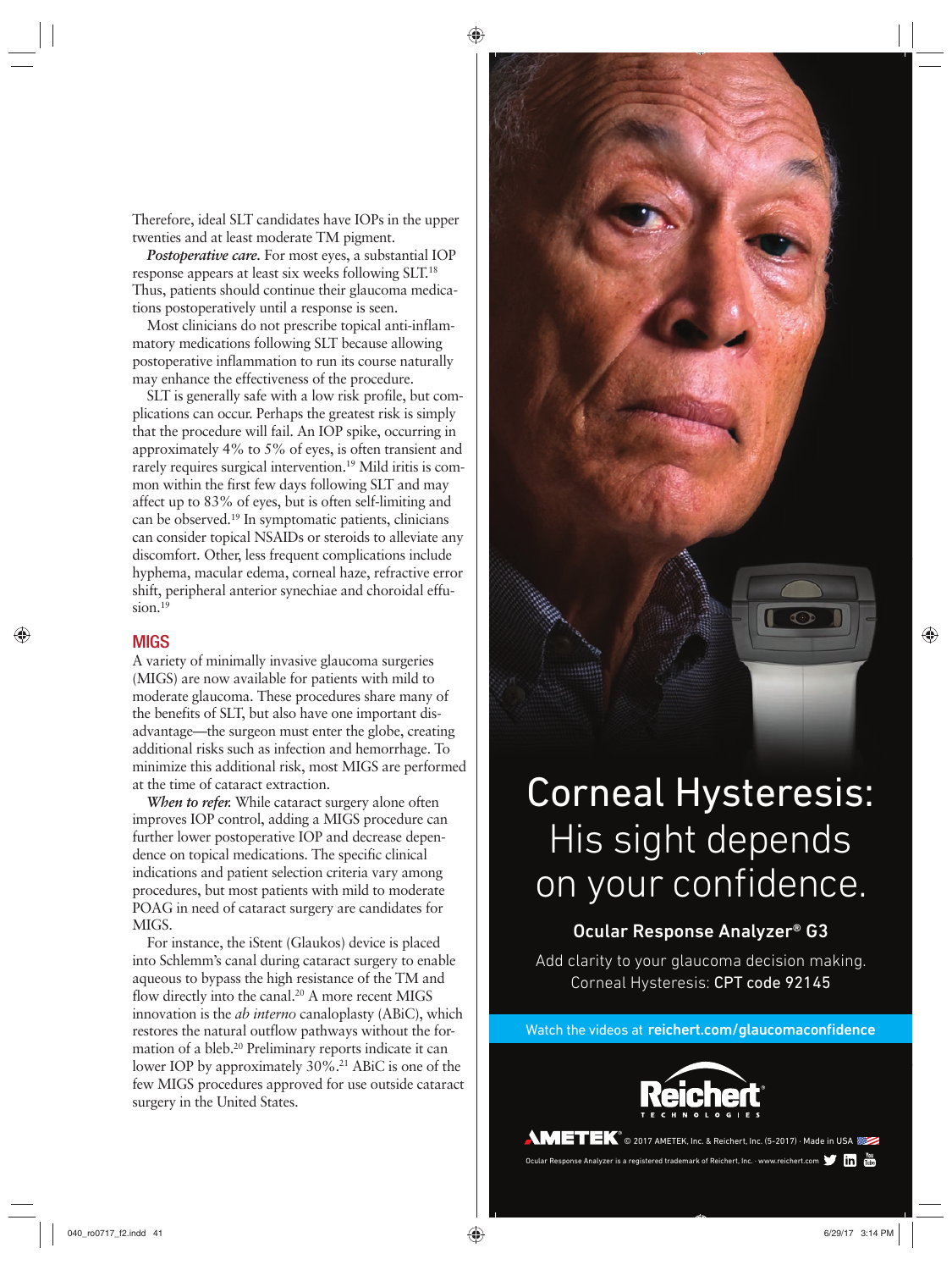## **Comanagement**



**Variations of trabeculectomy, such as non-penetrating deep sclerectomy, seen here early post-op, further improve surgical outcomes for patients with advanced disease.38**

Endocyclophotocoagulation (ECP) is a cyclodestructive procedure that is delivered internally using a diode laser and an endoscope that allows direct visualization of the ciliary processes—creating minimal collateral damage.<sup>22</sup> Ablation of the ciliary processes results in decreased aqueous production and reduced IOP. Investigators found that, when performed on patients with mild to moderate OAG, ECP in conjunction with phacoemulsification decreased IOP by at least 20% in about 60% of eyes.23 Phacoemulsification alone in patients with POAG lowers IOP by only 13%.24

*Postoperative care.* Because MIGS is typically performed in conjunction with cataract extraction, the postoperative care process is essentially the same as that following conventional cataract surgery.

The addition of MIGS may increase the risk of certain complications such as hyphema. However, the less invasive nature of MIGS tends to produce fewer postoperative complications compared with traditional glaucoma surgery.

A key element of the care process for MIGS is re-evaluating the patient's glaucoma medications. Most patients require fewer medications to control their IOP following MIGS. Some clinicians choose to stop all glaucoma medications one month prior to surgery and then restart them as needed afterward. This strategy aims to minimize the risk of postoperative hypotony. Others will defer adjusting medications until after surgery, based upon the observed IOP lowering effect of the procedure.

### Advanced Glaucoma

Trabeculectomy is the most frequently performed surgical procedure for late-stage glaucoma. It creates an alternative outflow pathway for aqueous and results in the formation of a filtering bleb under the conjunctiva where the aqueous accumulates and is gradually absorbed by the tissue.<sup>25</sup> A successful trabeculectomy often results in IOPs in the high single digits to low midteens without use of medication.25

*When to refer.* Clinicians must weigh many variables before referring a patient for trabeculectomy, including severity of disease, target IOP, rate of progression and life expectancy. In general, incisional surgery is indicated when medical and laser therapy has failed to adequately control IOP.<sup>25</sup>

Careful assessment of the rate of progression is key to identifying patients who may benefit from referral for trabeculectomy.

Although central fixation is often spared until late in the course of the disease, patients whose central visual field (VF) becomes involved early, possibly influencing the risk of decreased visual acuity and blindness, may benefit from early referral for surgery.<sup>26,27</sup>

With improvements in surgical outcomes, clinicians can consider a patient a candidate for trabeculectomy after failing to adequately control IOP with two to three drugs.<sup>28</sup>

Some particularly aggressive forms of glaucoma are difficult, or even impossible, to manage successfully without surgery, increasing the importance of prompt referral. Examples include patients with neovascularization or synechial closure of the chamber angle, iridocorneal endothelial syndrome and most lensassociated glaucomas.

*Postoperative care.* The long-term success of filtering surgery depends on appropriate postoperative care. In the immediate postoperative period, steroids are tapered over eight to 12 weeks, or longer as needed, to control inflammation. Cycloplegics are prescribed for two to three weeks after surgery to maintain anterior chamber depth and prevent synechia. Broad-spectrum antibiotics are used for the first two weeks after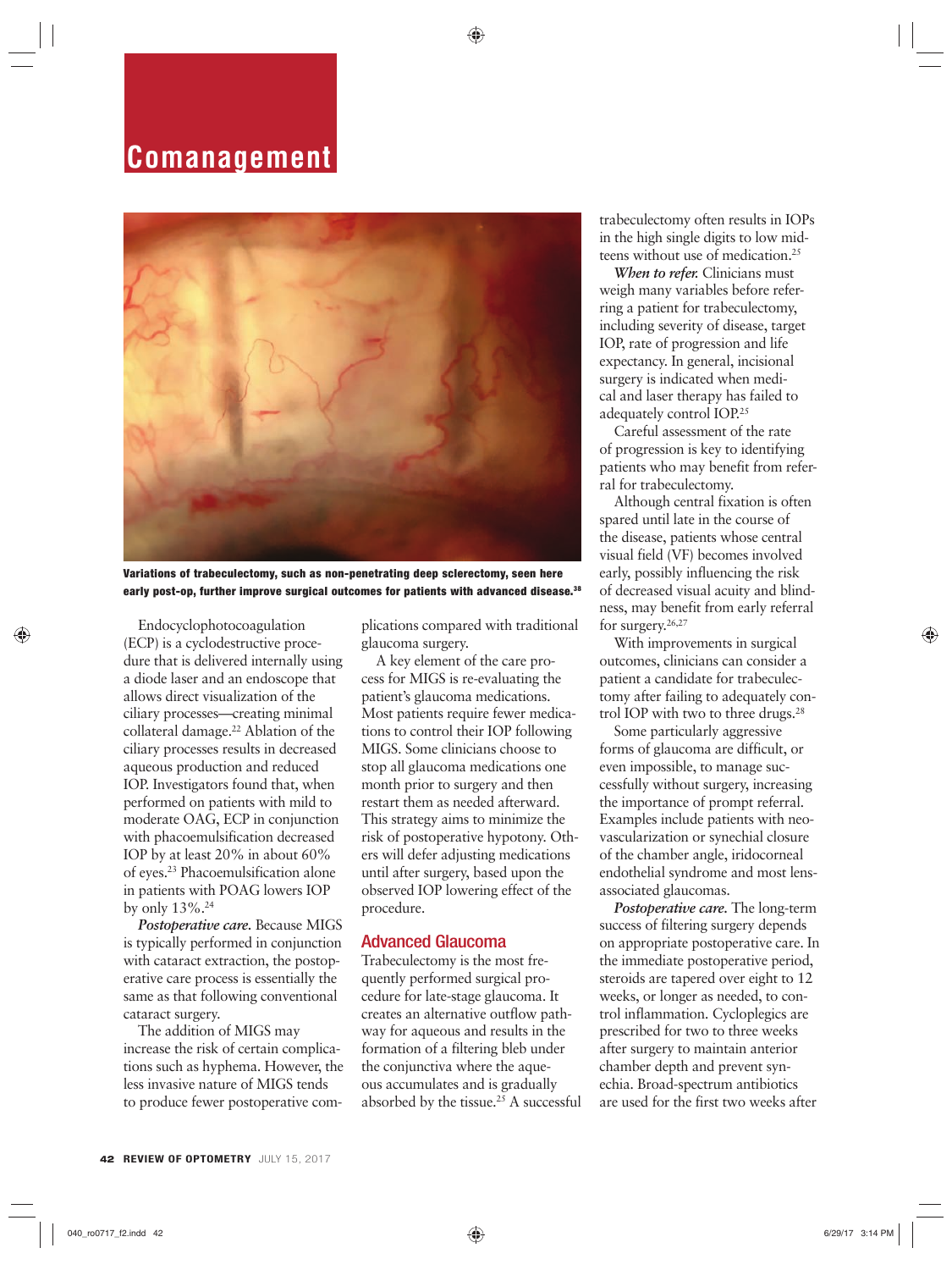

**When a glaucoma drainage device is positioned in the anterior chamber, aqueous drains through the tube to a reservoir on the ocular surface.**

surgery to prevent infection.

Following filtration surgery, IOP should ideally be in the 7mm Hg to 12mm Hg range.<sup>25</sup> The bleb should appear noninflamed, slightly elevated and diffuse with indistinct margins. The bleb walls should be thin and appear microcystic.

Elevated IOP in the early postoperative period may be due to tight suturing of the scleral flap. Tight sutures are often used to avoid postoperative hypotony, with the expectation that they will be cut postoperatively. Suture lysis can be done as early as one week after surgery and as far out as 18 weeks.20

Early postoperative complications include wound leaks, choroidal detachment and bleb infection or failure.20 If a patient has a shallow or flat anterior chamber without a wound leak, clinicians should suspect a choroidal effusion.

### Other Procedures for Advanced Glaucoma

Implantation of a glaucoma drainage device and transscleral cyclodestructive procedures are also options for advanced glaucoma management. Glaucoma drainage devices, or tube shunts, are often employed in patients with a severely damaged TM, as may occur in neovascular glaucoma or severe uveitis.

Trans-scleral cyclodestructive procedures use a Nd:YAG or diode laser to damage the ciliary body of eyes with refractory glaucoma, impairing the ability to produce aqueous humor. They are generally a last resort in eyes with unsuccessful filtering surgery, eyes





## The most advanced Phoroptor® ever built.

**Contract of the Contract of the Contract of the Contract of the Contract of the Contract of The Contract of th** 

### Phoroptor® VRx Digital Refraction System

Incredibly fast. Ultra-quiet. Effortless integration. Made in the USA with premium components.

Watch the video at **reichert.com/vrx**



**AMETEK**<sup>®</sup> © 2017 AMETEK, Inc. & Reichert, Inc. (5-2017) · Made in USA Phoroptor is a registered trademark of Reichert, Inc. · www.reichert.com  $\blacksquare$  in  $\blacksquare$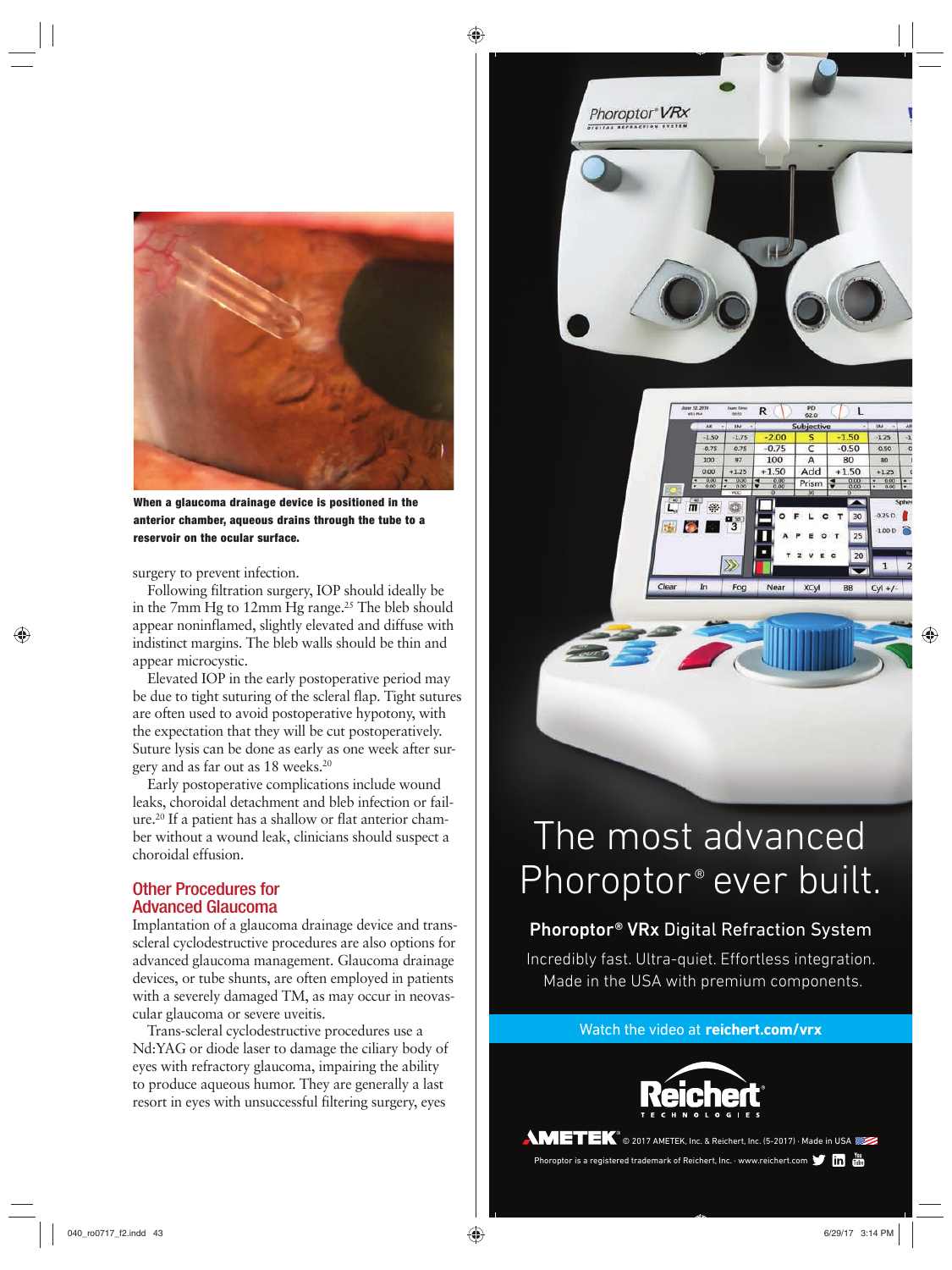## **Comanagement**

with limited vision potential or eyes that are not candidates for other glaucoma procedures.20

### Angle-closure Glaucoma

Pupil block is responsible for approximately 90% of all cases of angle-closure glaucoma (ACG).29 In these cases, a laser peripheral iridotomy (LPI) uses an argon or Nd:YAG laser to create a fullthickness hole in the iris to permit aqueous to flow into the anterior chamber without having to pass through the pupil.

*When to refer.* An LPI should be performed whenever evidence of previous or current angle closure exists.30 Ideally, it is performed prior to the development of acute or chronic IOP elevation and VF loss.

Ancillary anterior chamber imaging can be useful for identifying and quantifying anatomical characteristics that predispose a patient to ACG such as a shallow peripheral or anterior chamber depth, convex iris configuration, reduced anterior chamber volume (typically less than 100mm<sup>3</sup>), a thicker and anteriorly displaced lens and small corneal diameter.<sup>31</sup> These imaging techniques are also useful for assessing the efficacy and patency of an LPI post-surgery.32

Clinicians should perform indentation gonioscopy not only to differentiate appositional closure from synechial closure, but also to gauge the flexibility of the iris. If only minimal pressure is needed to push the iris posteriorly into a concave position, the iris will likely conform to only mild increases in posterior chamber pressure, resulting in iris bombé. An angle that deepens with indentation in which minimal peripheral anterior synechiae (PAS) are present can be expected to do well with LPI.

Clinicians should make every attempt to document some degree



**A temporal placement of LPI, above, may decrease the risk of postoperative dysphotopsia. Transillumination, below, is not the best way to test patency. Instead, clinicians should use direct visualization through the iridotomy.**



of functional or structural damage prior to referring a patient for LPI.30 More sensitive tests such as pattern electroretinography and frequencydoubling VF testing may reveal early damage when conventional OCT and white-on-white VF testing are normal. If any of these tests show signs of early damage in an eye identified as shallow or occludable with gonioscopy, clinicians should strongly consider an LPI.

An LPI may also be performed to prevent ACG in asymptomatic eyes deemed potentially occludable and at substantial risk.<sup>30</sup> Although a lack of literature makes it difficult to predict which eyes will go on to develop ACG, most eyes at risk are initially identified with routine Van Herick angle screening. Gonioscopy should be performed on all eyes with a peripheral anterior chamber depth that is ¼ of the peripheral corneal thickness or less (Van Herick grades one and two).29 An eye is considered

occludable if the posterior TM is obscured without indentation in two or more quadrants. Such eyes should then undergo a thorough evaluation for structural or functional glaucomatous damage and a pointed history to uncover ACG symptoms. Even in the absence of glaucomatous damage or symptoms, an LPI may be appropriate when multiple ACG risk factors exist or if the patient has limited access to medical care.<sup>30</sup> If there is doubt a patient is capable of recognizing the symptoms of acute angle closure and promptly returning to the clinic, clinicians should discuss a prophylactic LPI.

*Postoperative care.* Patients will normally be prescribed a topical steroid to manage inflammation following LPI surgery. In addition, some patients will be on an IOPlowering drop. The post-op medications can usually be discontinued at the one-week post-op visit. Some patients will suffer chronic elevation of IOP despite an open anterior chamber angle following resolution of their angle closure and may require long-term treatment.

Complications of LPI are usually mild and transient, including hyphema, anterior uveitis and IOP spike.20 Rare complications include retinal detachment and cataract, and up to 4% of patients may suffer visual disturbances related to light transmission through the iridotomy.33 Iridotomies partially exposed at the upper eyelid margin are most frequently associated with vision disturbance; thus, temporally located LPIs may carry a lower risk of dysphotopsia.34

The patency of the iridotomy should be assessed at each postoperative visit using direct visualization of the lens capsule, zonules or posterior chamber through the iridotomy using the biomicroscope.30 The iridotomy may become occluded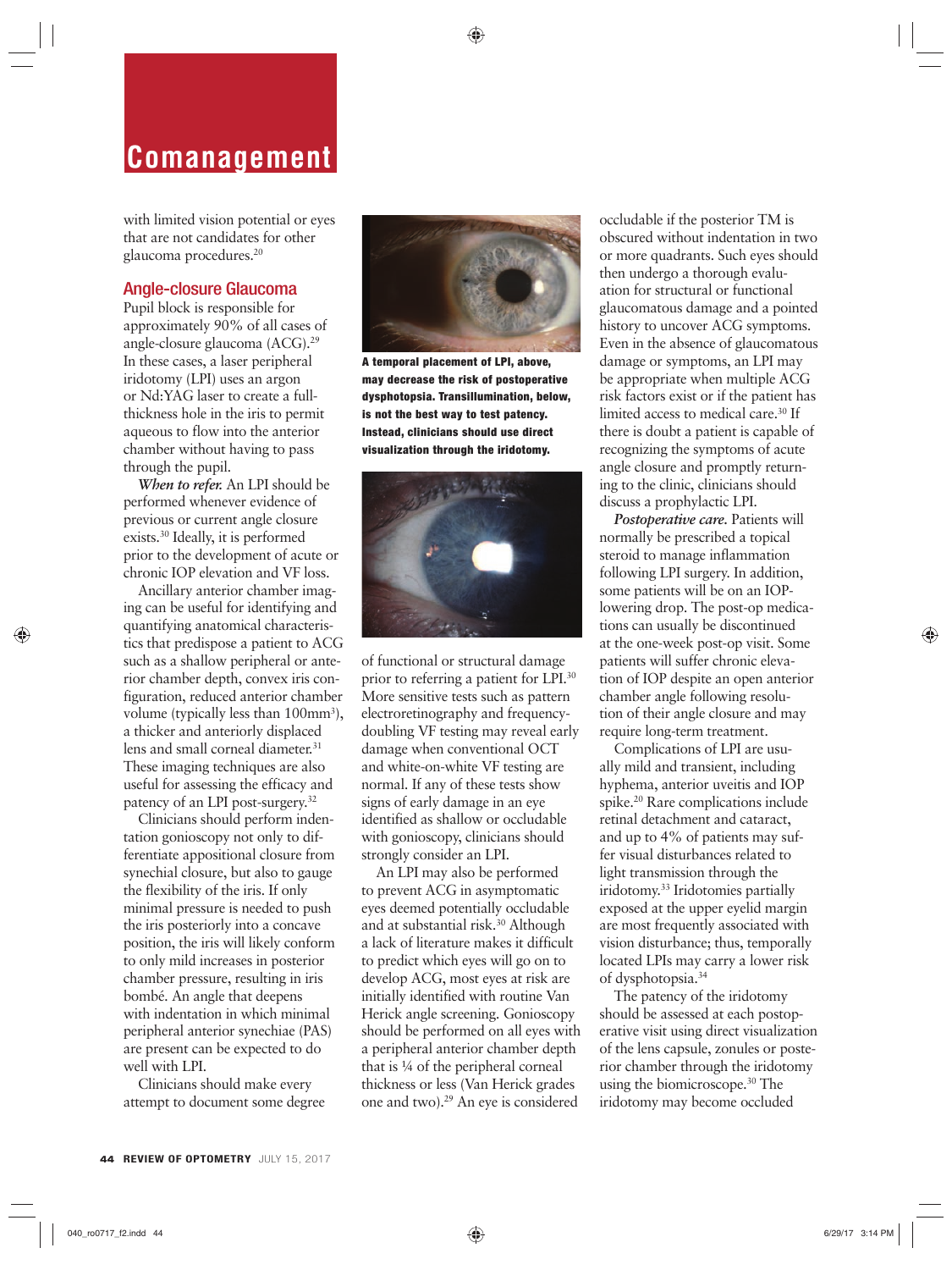by inflammatory debris or clumps of iris tissue in the immediate postoperative period. Because the lens used to create the iridotomy generally offers the best view through it, the surgeon may have to assess patency for difficult cases.

If pupil block was present prior to undergoing LPI, a substantial deepening of the anterior chamber angle is expected following the procedure. The central anterior chamber depth will not change following LPI because the position of the lens is not affected by the procedure. Rather, the chamber volume or angle depth will reflect the deepening that occurs postoperatively.<sup>35</sup> Postoperative deepening of the angle will confirm patency of the LPI and that the patient had primary pupil block preoperatively. Shallow anterior chamber angles in the presence of a patent iridotomy may be caused by plateau iris syndrome (PIS), PAS, space-occupying lesions in the posterior chamber or other conditions that produce anterior displacement of the lens-iris diaphragm.<sup>30</sup>

#### Other Procedures for ACG

Removal of a cataractous lens will improve the patient's vision and resolve the pupil block.30 While lens extraction is always curative for pupil block, LPI, as a less-invasive procedure, is the preferred treatment for eyes without cataract. However, a recent study suggests lens extraction could be considered a first-line treatment for ACG even in patients without cataract.<sup>36</sup>

For patients with ACG without pupil block, LPI is of no benefit. Treatment must be directed toward the cause of the angle closure, such as PIS. PIS is diagnosed when the angle remains predisposed to closure after LPI has been performed. Argon laser peripheral iridoplasty is an effective treatment whereby laser burns placed in the peripheral iris will cause contraction of the iris root and pull the iris out of the angle.<sup>37</sup>

Many interventions for patients with OAG and ACG can significantly impact long-term outcomes. The trick is knowing when to follow, when to refer and how to care for patients post-procedure. The savvy OD can handle almost any patient with glaucoma, if they incorporate these tips into their glaucoma practice and properly comanage with the surgeon. ■

*Dr. Trevino is an associate professor and director of Residency Programs at the Rosenberg School of Optometry.*

*Dr. Majcher is an assistant clinical professor at the Rosenberg School of Optometry.*

*Dr. Sponsel is a professor of Vision Science at the Rosenberg School of Optometry.*

#### **All-new!**

ClearChart<sup>®</sup> 4X

## Pixel-perfect acuity testing.

## ClearChart® 4 · 4X · 4P Digital Acuity Systems

Simple-to-use interface. 24-inch, LED backlit display. Custom developed for acuity testing. Made in USA.

See the full line at **reichert.com/clearchart**



**AMETEK**<sup>®</sup> © 2017 AMETEK, Inc. & Reichert, Inc. (5-2017) · Made in USA ClearChart is a registered trademark of Reichert, Inc. · www.reichert.com **The Trans**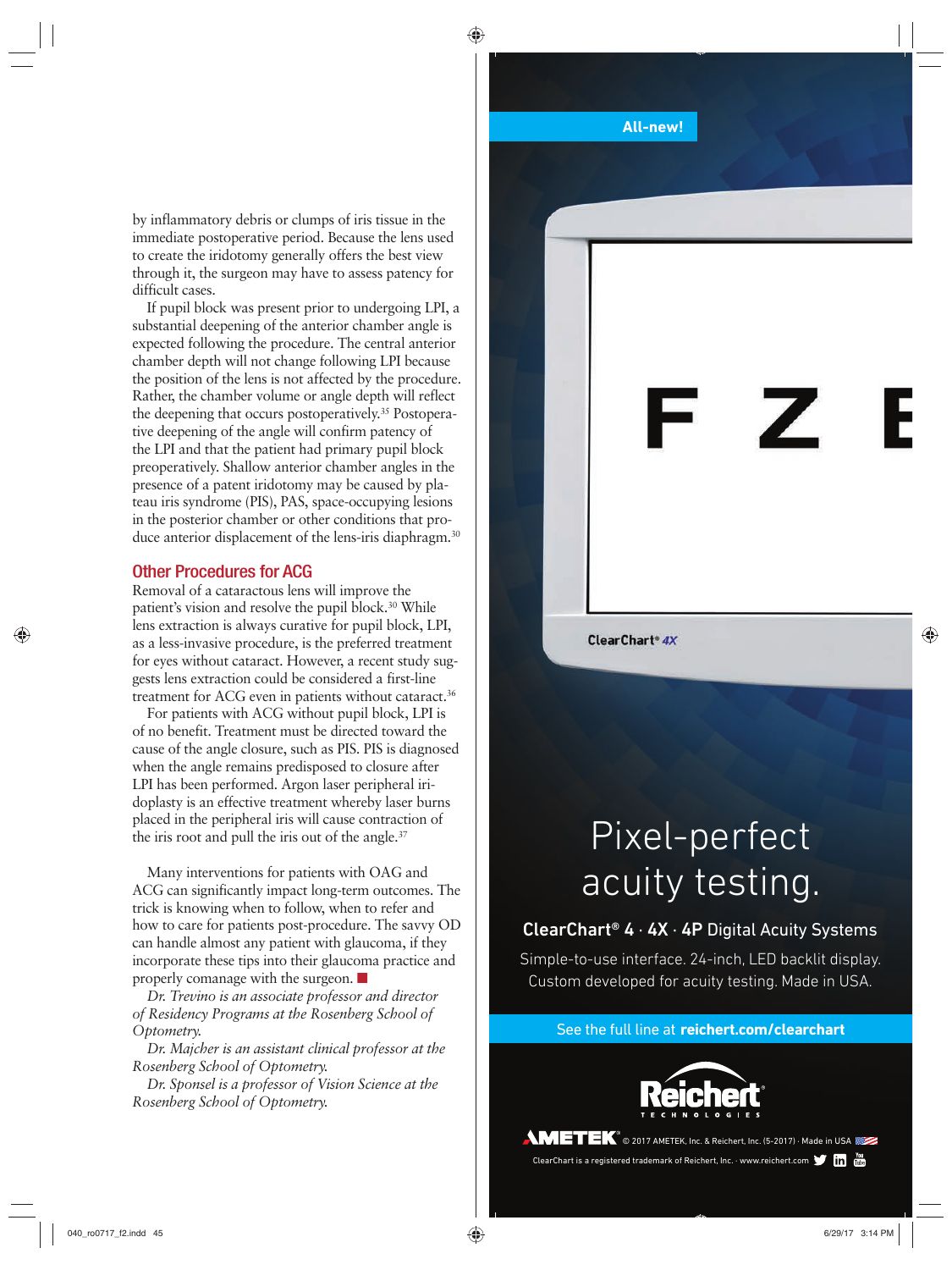

## *SAVE THE DATE!*

The Optometric Retina Society and *Review of Optometry* Present:

**2017 RETINAUP** December 1-2, 2017 • Anaheim, CA

## **SHERATON PARK HOTEL**

1855 S. Harbor Boulevard Anaheim, California 92802

A limited number of rooms have been reserved at \$169/night plus applicable taxes. Make your reservations with the hotel at 866-837-4197, mention "*Review of Optometry*" for group rate.

## **REGISTRATION COST:**

ORS Member: \$ 405 Non-member: \$ 450







Mohammad Rafieetary, OD Steve Ferrucci, OD Leo Semes, OD



## **ORS MISSION STATEMENT**

*The mission of the Optometric Retina Society (ORS) is to promote the advancement of vitreoretinal knowledge for clinicians, ophthalmic educators, residents, and students. The ORS is dedicated to posterior segment disease prevention, diagnosis, management and co-management.*

**SEE REGISTRATION WEBSITE FOR EARLY BIRD DISCOUNTS**

Deadline: September 30, 2017

**THREE WAYS TO REGISTER**

email: reviewmeetings@jobson.com | call: 800-999-0975 online: www.reviewofoptometry.com/orsretupdate2017

Administered by *Review of Optometry* ®